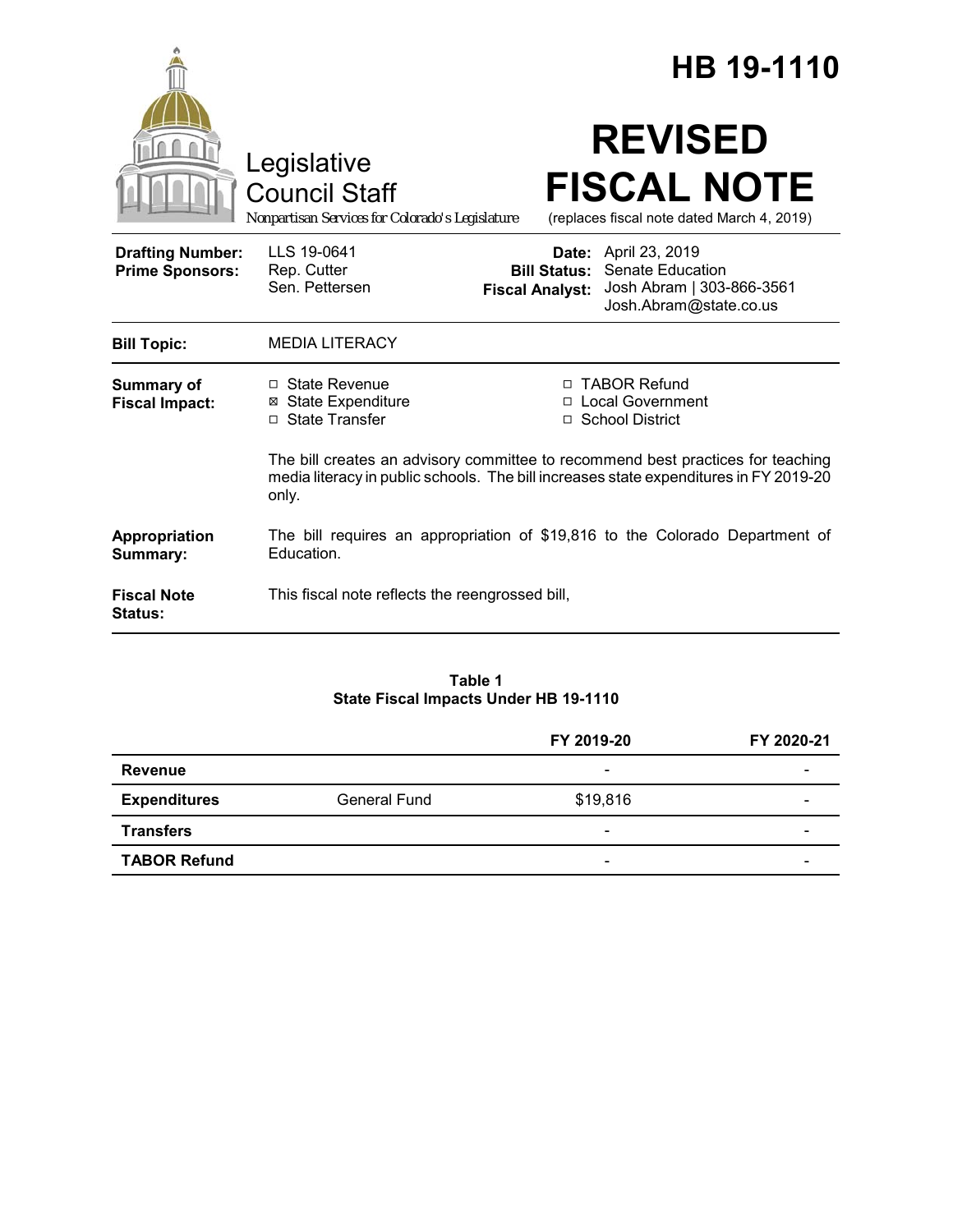April 23, 2019

### **Summary of Legislation**

The bill creates the 13-member Media Literacy Advisory Committee in the Colorado Department of Education (CDE) and sets conditions for the committee's appointment and composition. The committee is required to report on and recommend revisions to existing state standards and best practices for implementing media literacy in elementary and secondary education.

No later than July 15, 2019, the Commissioner of Education must hire a consultant to perform the research and analysis required to prepare the committee report. The consultant must distribute his or her research, analysis, and draft reports to the committee members for feedback at least monthly. No later than November 1, 2019, the committee and consultant must convene to discuss the draft report and make recommendations for the final report. The final report and recommendations must be presented to the state legislature no later than January 1, 2020. The bill is repealed July 1, 2021.

### **State Expenditures**

The bill increases General Fund expenditures to the CDE by \$19,816 in FY 2019-20 only. Costs are detailed in Table 1 and described below.

|                                         | FY 2019-20 | FY 2020-21 |
|-----------------------------------------|------------|------------|
| <b>Colorado Department of Education</b> |            |            |
| Committee Member Travel / Expenses      | \$916      |            |
| Meeting Venue and Catering              | \$450      |            |
| Research Consultant / Report Writer     | \$18,000   |            |
| Substitute Teacher Reimbursement        | \$450      |            |
| Total Cost                              | \$19,816   |            |

#### **Table 2 Expenditures Under HB 19-1110**

**Travel costs, meeting venue & catering.** This fiscal note assumes that committee members are reimbursed for actual and reasonable travel costs to a single in-person committee meeting. Costs are estimated for mileage reimbursement, overnight lodging, per diem, venue and catering expenses for 13 members and staff. Up to 6 additional meetings are expected to be held using online meeting technology; however, there is no additional cost to conduct these online meetings.

**Research consultant.** The CDE is required to contract with an outside researcher and report writer to assemble necessary research and best practices and to prepare a final report. Based on similar contracts administered at the CDE, this research contract is estimated at \$18,000.

**Substitute teachers**. In order for current teachers to participate in the advisory committee, the CDE will reimburse school districts for the cost of substitute teachers when these committee members are unable to attend school.